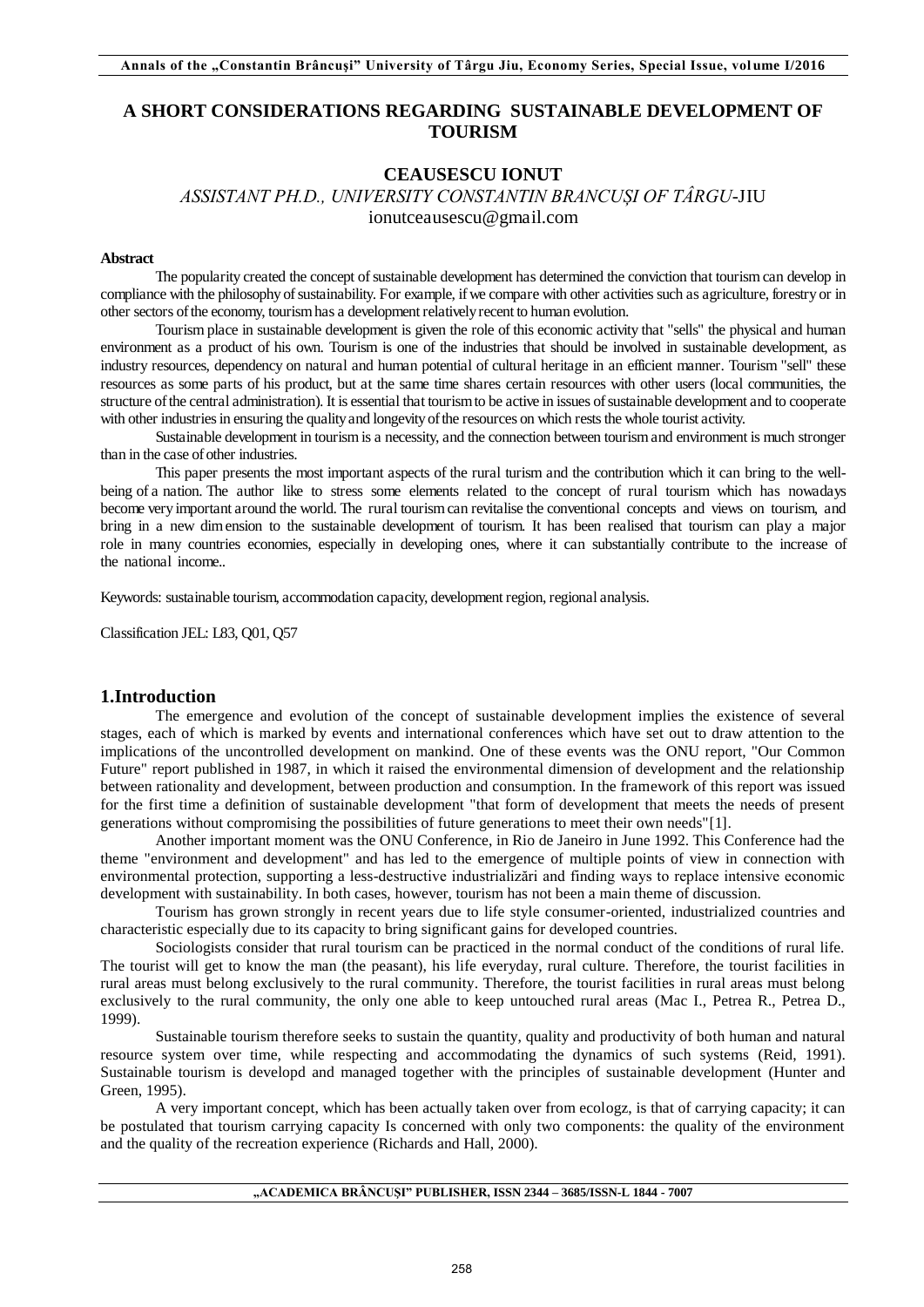The economic advantages of tourism, the positive economic impact expressed in the increase of income and creation of new jobs, are undeniable. These advantages have constituted for long time the engine of development tourism expansive and uncontrolled, the feature of the 60s – 70s.

The negative consequences due to the enormous exploitation of the tourist were only later put into question. Negative effects of tourism refers particularly to damage the environment and socio-cultural environment (characteristic of people living in an area with heavy foreignThe cause of these negative phenomena is not tourism in the sense to itself but also how uncontrollable that has characterized the development of certain tourist destinations. To these are added and a concentration of regional and seasonal tourist flow, which affects in particular the sensitive regions from the ecological point of view. An example of the regions falling in this pattern is the islands and shores located in the areas near the shores.

Besides the negative effects due to the tourism industry, which is manifested at the local scale or regional, can highlight a number of negative effects to global, that affect the environment. We can mention, for example, means transportation by air or land, as part of the tourism product and the negative effects that they cause on the ozone layer.

## **2. What we understand by sustainable development in the field of tourism?**

Looking for ways that you can achieve sustainable development, it is necessary to have a specific sectoral vision as the performance of services in tourism.

Due to intensive tourism connection with many other social and economic areas and in view of its link with nature and the environment, the development of sustainable tourism must be seen as a whole, which embraces all the others, this representing an innovation in the mentality of the people (Nistoreanu P., 2010).

Sustainable development is a complex, multidimensional concept, and tourism in general through its contents, is included in this development. The touristic activity will be dealt with in the context of sustainable development, the evaluation of all categories of resources and defining the directions and priorities of growth, aiming to performances in three separate plans [2]:



#### **Figure 1: Plans of sustainable development**

These plans of sustainable development are pursued the following goals:



## **Figure 2: Purposes of sustainable tourism development**

Source: Kreisel, W. Umweltvertragliche Angebote unter Einbeziehung der Ergebnisse von Erhebun bei Fremdenverkehrsgrenien, Dusserdorf, 1992 pag. 25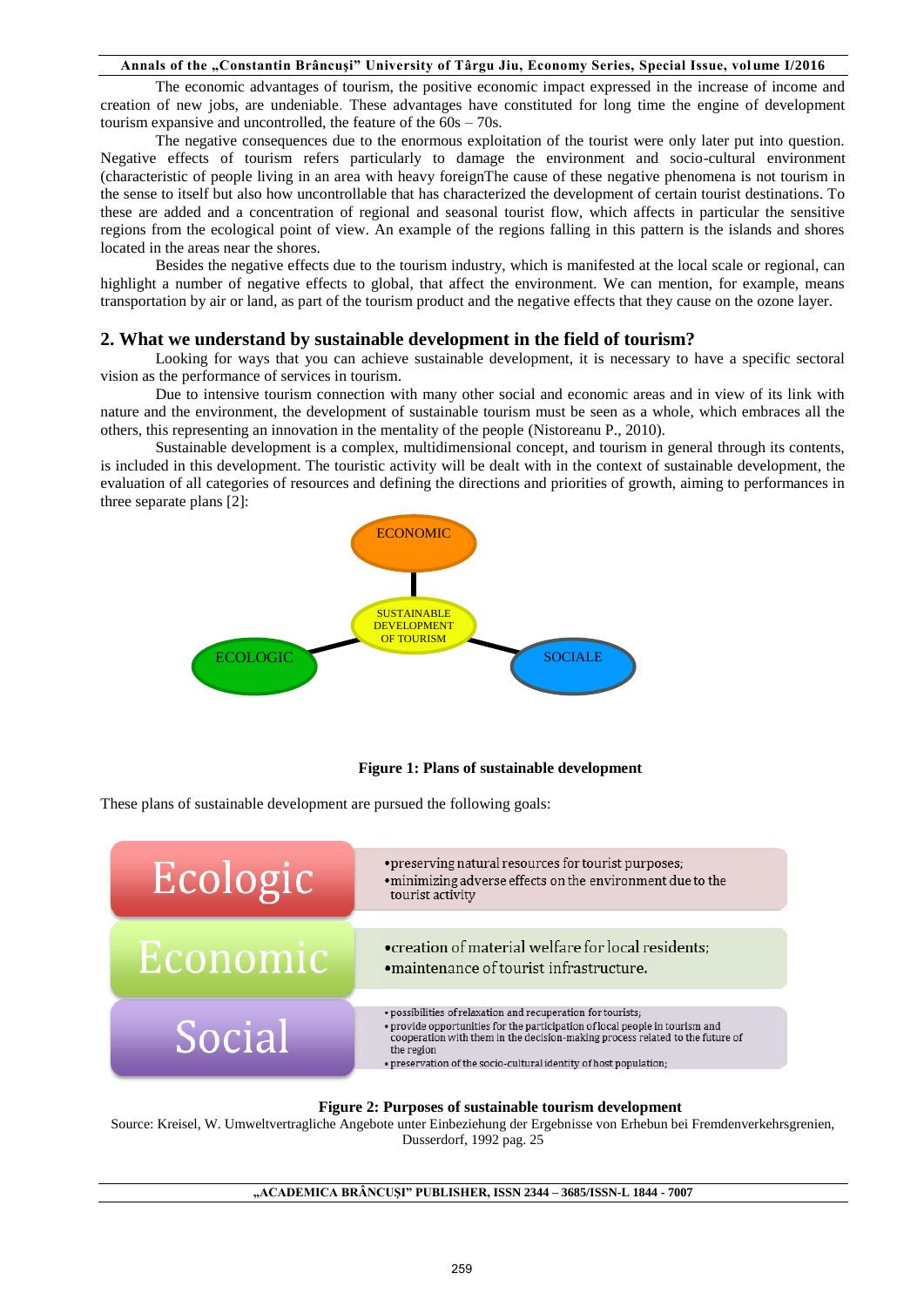On the other hand, tourism manages certain resources with other users (agriculture, industry, industry, manufacturing, production, handcraft, etc.). The approach of tourism from this perspective is required even more than in the case of other types of economic activities, in view of the double direct contact of the activity of tourism with the environment: as activity tourism itself and as an economic activity, generally agricultural, for the obtaining of the products offered to tourists (in the case of rural tourism, or rural tourism).

It follows that, both in the quality of the raw material, and in the quality of material support of tourist activity, the environment must be protected.

In terms of distribution of resources between tourism and other economic activities, it appears necessary to the division of property in accordance with both the needs of the present and the future of the company, but also with maintaining a balance of economic, social and cultural activities in a region at a given time.

Maintenance of ecological functions of tourist destinations can be achieved, given the three sides of the pyramid development sustainable tourism [3].



**Figure: 3. Sustainable tourism development pyramid**  Source: author's contribution

Addressing ways and means of development of tourism activities can have two sides of the main, which underpin the overall strategy for the development of tourism:

- the approach to regulation which includes the main thresholds and rules of operation, operation and protection;
- probabilistic approach-with a forecast and using as a basis for the calculation of forecast tourist movements follows: ensemble favorable tourism motivations of the possibilities of each zone, natural and human potential, economic opportunities through tourism valorisation of various regions.

Trying a short summary, this strategy involves the tourism conservation of the ecosystems of the Earth, their biodiversity, the preservation of the capacity of the ground support, reducing the exploitation of exhaustible resources, change the attitude of the individual in favour of sustainable development, the raising of rural habitats, respect and caring towards the way of life of local communities, etc.

## **3. Aspects on the environment - a factor of tourism development**

The protection of the environment constitutes one of the problems which concern the mankind increasingly more. Due to the fact that pollution (in all its forms: air, water, soil) is a complex phenomenon which knows no borders, in the '80s have started to crystallize certain policies of protection of the environment.

The objective of the said policy of environmental protection aims at putting under control of the phenomena of pollution that need to be linked with your own level of development of each country.

The relationship between tourism and the environment is particularly delicate because we have to achieve and keep a balance between tourism development and protecting the environment. The declaration of Manila (1980) brought to the fore the fact that the satisfying of tourist demand must not be made at the level at which would cause a series of harm to the interests of the social and economic characteristics of the resident population, the environment as a whole or of natural resources, historical sites and cultural which shows a great attraction for tourism.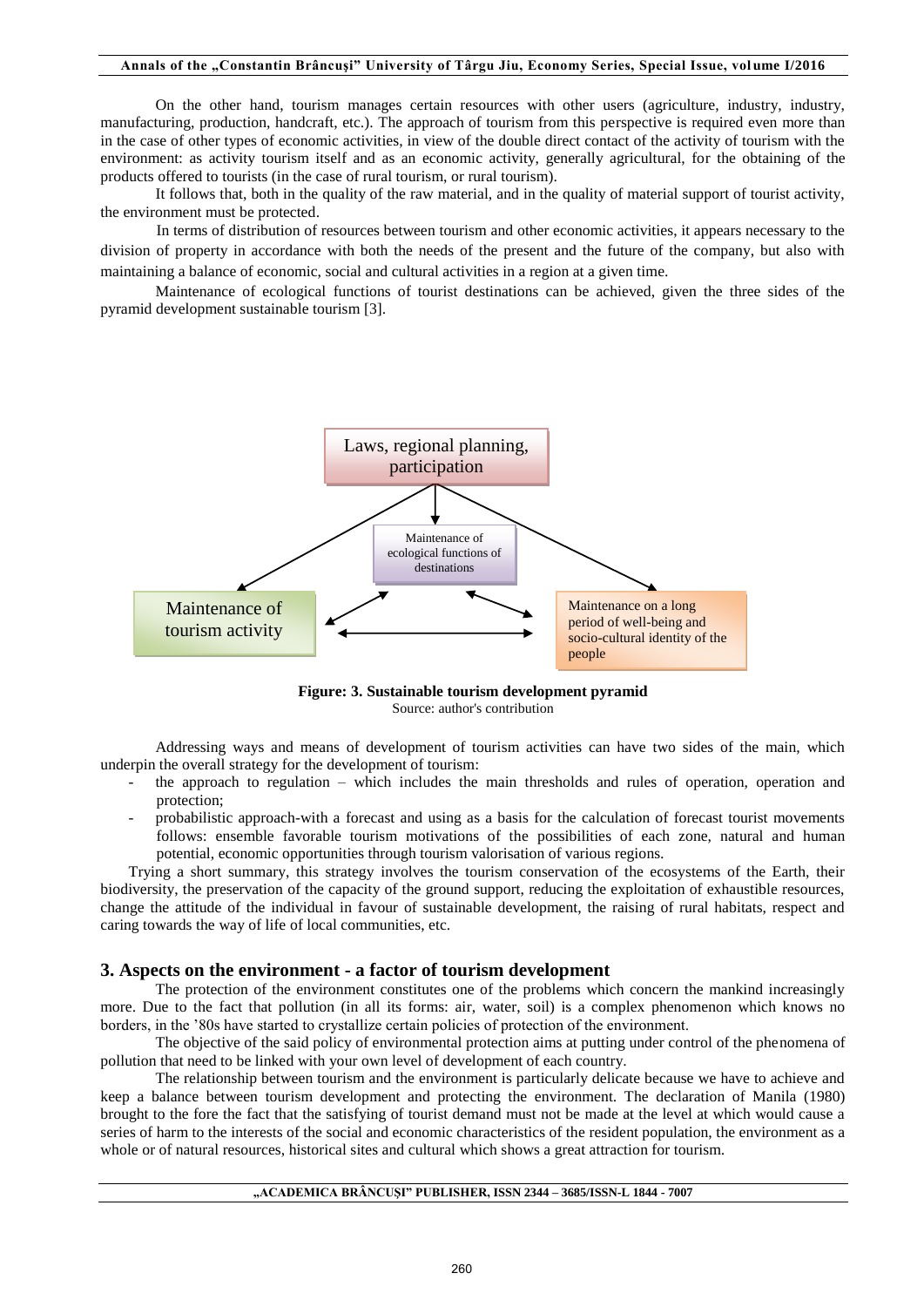The environment, natural or manmade, constitute the resource base of the tourism industry. If this resource is but used the irrational and excessive be reached until after the damaging and even destroying them. Tourism is often regarded as a form harmless to the industrial development compared with other industries.

Over the past years, policies for the protection of the environment have had in view the realization of the practice of a sustainable development, as mankind has begun to recognize the fact that the problems of the environment are inseparable from those of wealth and of economic processes, in general.

Sustainable development takes into account environmental protection as an integral part of the economic development and follow the idea that the protection of the environment has international character, and imbalances of the contemporary world participate in large part to environmental degradation (the poverty is and the cause and effect of global issues of environmental protection) [6].

The general objective of sustainable development is to find an optimal interaction of four systems: economic, human, environmental and technological, in a dynamic process and flexible of functioning.

In order for the model to be operational, we need this interaction to be applicable to all subsystems that form the four fields of sustainable development, i.e. starting from energy, agriculture, industry and investment, human settlements and biodiversity.

Sustainable development can be the solution to reconcile all conflicts, with the condition that the interests of the unanimous to converge towards human development.

For sustainable development to be able to implement, we need to adopt a way of life that respects the ecological limits of the planet, I mean not to damage the natural ecosystems due to which we exist: the atmosphere, water, soil, subsoil, flora and fauna, human health.

The approach of sustainable development is not a simple search of environmental protection. On the contrary, the sustainable development represents a new concept of economic growth, the one who produces the moderation and fairness, without destroying nature and without compromising the carrying capacity of the offspring.

The resources of the environment represents the entire range of non-economic that characterizes the area and that influence tourism and the satisfaction of those who practice tourism.

This definition of the environment includes factors various which taken together can influence the desire of the tourist to be back in an area date: natural resources (water quality of the sea or the attractiveness of the area), the hospitality of the locals, the traditions of this place, the presence of works of art and of historical monuments well preserved. Thus we can distinguish  $[7]$ :

- the natural environment: the whole range of resources: natural: land (beaches, mountains etc.), air, water, climate, fauna and flora. The natural ecosystem is without doubt the most delicate and the most difficult to control of the resources of the environment.

- the socio-cultural environment: the entire set of traditions, customs, history, art, hospitality and culture that characterize an area. This category includes first of all the climate.

- social of the area in which it conducts tourism activities (the relationship between locals and tourists, the presence of extremist groups, social tensions).

- the economic environment (urban): this category called "artificial environment" includes transport, communications and in general all services provided for both locals and for tourists..

Obviously tourists will not be used at the same time and the maximum of the three categories. For example, a vacation on an exotic island will tend to satisfy a strong demand for the natural environment, a medium for the artificial and an application poor for the socio-cultural factors.. A summer vacation in the mountains will tend to seek the natural environment, but also on the socio-cultural and will manifest a relative indifference to issues artificial. A visit in a city famous for its attractions to the artistic involve in particular the socio-cultural environment and artificial environment, and is more or less attention to aspects of natural.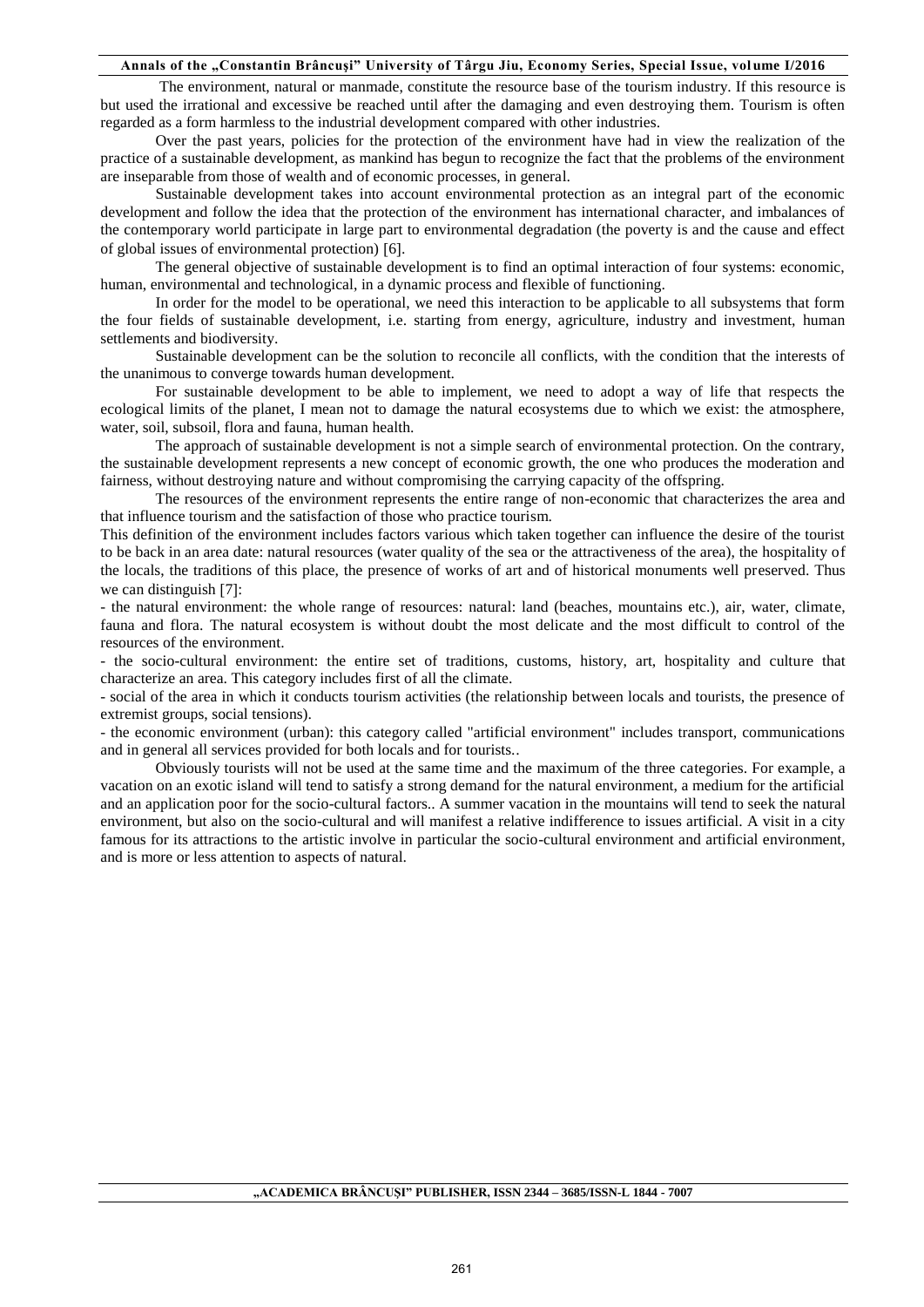

**Figure 4. The negative effects of the development of tourism on the natural environment**  Source: the contribution of the author

The main and most common negative effect of the development of tourism is the pollution of marine waters. The degradation of large their is a concern for both areas of the coast, and for the continental [8]. Investments in tourism tend to transform once and for all, the ecosystem of the coasts, whose delicate balance can be severely damaged even by intervening relatively small. Damage causes often and most of the buildings that don't fall into the legal norms (often illegal). Losing sometimes and the characteristics of the original, they are not responding functions for the protection of the environment.

Occasionally, the development of tourism in an area can determine the action of preservation of the environment or of the area concerned, be of contiguous areas. This tendency can be observed when the natural values of an area (the beauty of the landscape, the presence of animals or rare plants, etc.) become themselves the main tourist attraction. In this case they place actions focused on the part of those involved in the tourism activity in terms of protecting and improving the quality of the environment. These interventions sometimes result in the creation of natural parks, but most of the times, the problem of environmental protection is not viewed as a whole, the main objective being the attraction of the tourist[9].

The situation of the natural environment as it appears today compared with twenty years ago seems to be getting worse in almost all areas. Environmental conditions have deteriorated or at best remained more or less unchanged.

The positive effects are much more marked when there is a local authority or regional able to regulate the growth of the tourism industry. It has been observed that in the resorts developed more recently social imbalances seems to be much more serious and much more deep.

No matter but if the resort is new or old it is relatively easy to start a new business in the field of tourism even if you have reservations relatively modest capital or to perform work of the season which is an important supplement to family income.

## **4. Conclusion**

Today, regional development at national level have to follow a certain dynamics what is the feature to continuous changes caused by the restructuring of production and increased competitiveness at the national and local levels. Recorded at various levels-local, regional, national and european regional policy is in charge of the coordination of the various sectors and the cooperation between levels of decision-making and the balancing of financial resources.

Along with other sectors of the economy (e.g., agriculture) tourism is part of those areas of economic activity dependent directly of the sustainable management practiced. No tourist wants to spend their holidays in a natural environment polluted, degraded, unsightly and unwelcoming, with a local population hostile. Tourism focuses on what is special, beautiful, valuable or unique. For this reason, tourism depends to a large extent by keeping the unaltered beauty of natural, attitude hospitable and positive local communities. The beneficiaries of the tourist activity doesn't have to be just tourists and sellers of tourist services but also the inhabitants of the different destinations, which can to